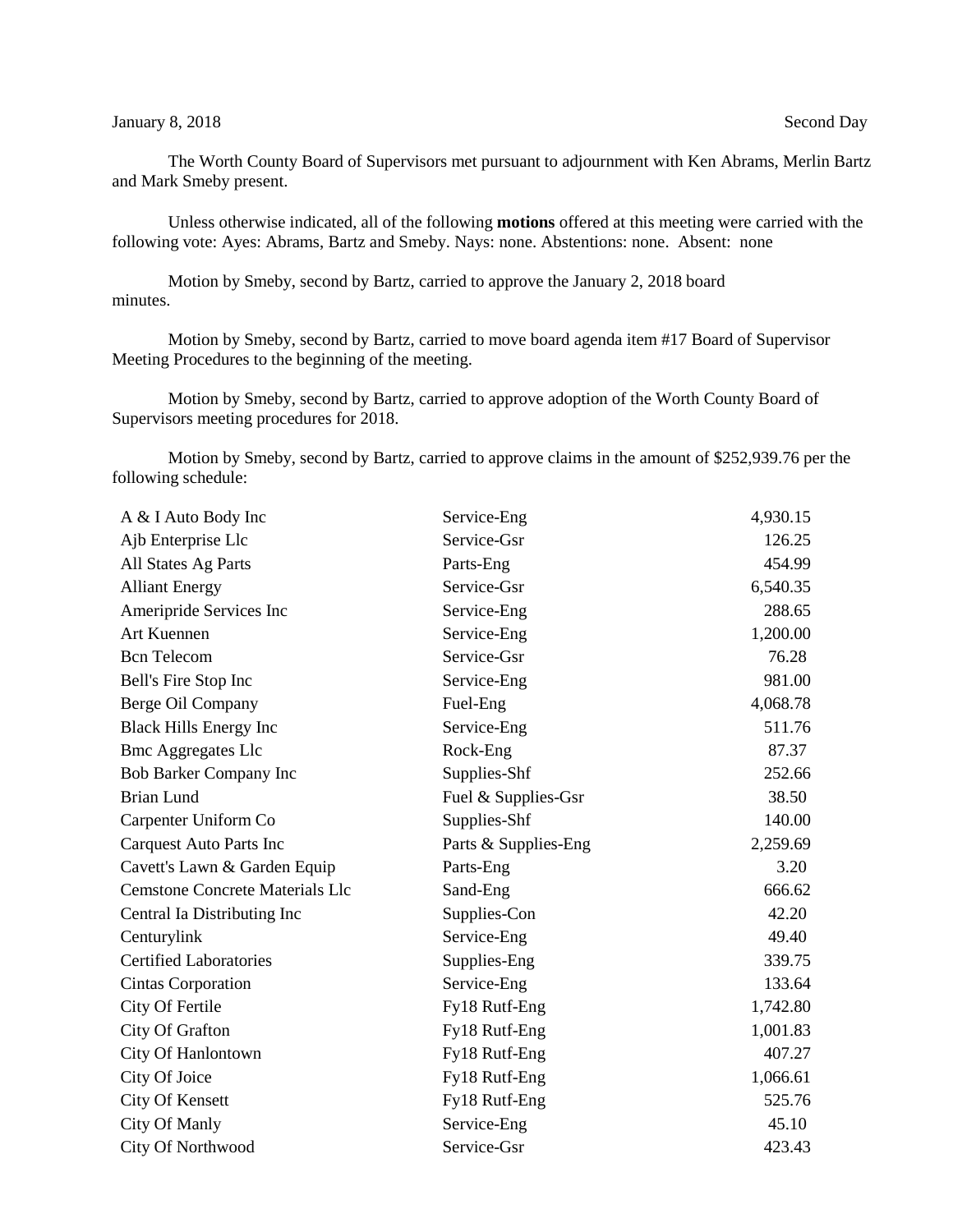| <b>Crisis Intervention Service</b>    | Fy18 Appro-Org           | 1,000.00  |
|---------------------------------------|--------------------------|-----------|
| Crysteel Truck Equipment Inc          | Parts-Eng                | 310.50    |
| <b>Culligan Of Mason City</b>         | Service-Gsr              | 137.50    |
| Dick's Place Body & Tow               | Service-Shf              | 205.00    |
| <b>Edie Prazak</b>                    | Mileage-Phd              | 49.50     |
| Elderbridge Agency On Aging           | Fy18 Appro-Org           | 2,673.00  |
| Electric Pump Inc                     | Service-Wat              | 153.00    |
| <b>Electronic Engineering</b>         | Service-Ema              | 29.70     |
| Falkstone Llc                         | Rock-Eng                 | 391.44    |
| <b>Fallgatter's Market</b>            | Supplies-Ema             | 53.49     |
| Farmchem Corp                         | Parts-Eng                | 652.77    |
| <b>Fastenal Company</b>               | Parts-Eng                | 2,241.21  |
| Fertile Public Library                | Fy18 Appro-Org           | 8,750.00  |
| Field Bros. Moving                    | Service-Vaf              | 200.00    |
| <b>Five Star Cooperative</b>          | Parts-Eng                | 58.50     |
| <b>Grafton Public Library</b>         | Fy18 Appro-Org           | 8,750.00  |
| Green Canopy Inc                      | Service-Con              | 245.00    |
| Greve Law Office                      | Rent & Payroll Reimb-Aty | 5,480.00  |
| Healthy Harvest Of No Ia              | Fy18 Appro-Org           | 1,150.00  |
| Henry M. Adkins & Son Inc.            | Supplies-Aud             | 17.59     |
| Hogen Lawn Care                       | Service-Con              | 1,620.00  |
| Huber Supply Co Inc                   | Service-Eng              | 152.50    |
| I35/105 Welcome Center Inc.           | 2nd Qtr H/M Tax-Org      | 16,794.40 |
| Ia Law Enforcement Academy            | Supplies-Shf             | 25.00     |
| Ia Prison Industries                  | Supplies-Eng             | 724.40    |
| Ia Secretary Of State                 | Service-Aud              | 1,027.95  |
| Icap                                  | $Ins-E911$               | 1,574.00  |
| Imwca                                 | Fy18 Wk Comp Ins         | 5,074.00  |
| <b>Iowa Concrete Paving Assoc</b>     | Edu-Eng                  | 195.00    |
| Ip Pathways                           | Service-Dap              | 763.13    |
| Isac                                  | Edu-Sup                  | 635.00    |
| J & J Machining Welding & Fabricating | Supplies-Eng             | 786.46    |
| Joe's Collision & Performance Inc     | Service-Shf              | 842.94    |
| Joice Public Library                  | Fy18 Appro-Org           | 8,750.00  |
| Kenneth Abrams                        | Mileage-Sup              | 794.50    |
| Kensett Public Library                | Fy18 Appro-Org           | 8,750.00  |
| Kibble Equipment Llc                  | Parts-Eng                | 8.40      |
| Kinney Memorial Library               | Fy18 Appro-Org           | 8,750.00  |
| <b>Knudtson Automotive Service</b>    | Service-Shf              | 68.91     |
| <b>Lawson Products Inc</b>            | Parts-Eng                | 197.99    |
| Lexisnexis                            | Service-Aty              | 156.00    |
| Manly Congregate Meals Budget         | Fy18 Appro-Org           | 1,050.00  |
| <b>Manly Junction Signal</b>          | Service-Aud              | 50.00     |
| Manly Public Library                  | Fy18 Appro-Org           | 8,750.00  |
| Marco Technologies Llc                | Service-Asr              | 370.34    |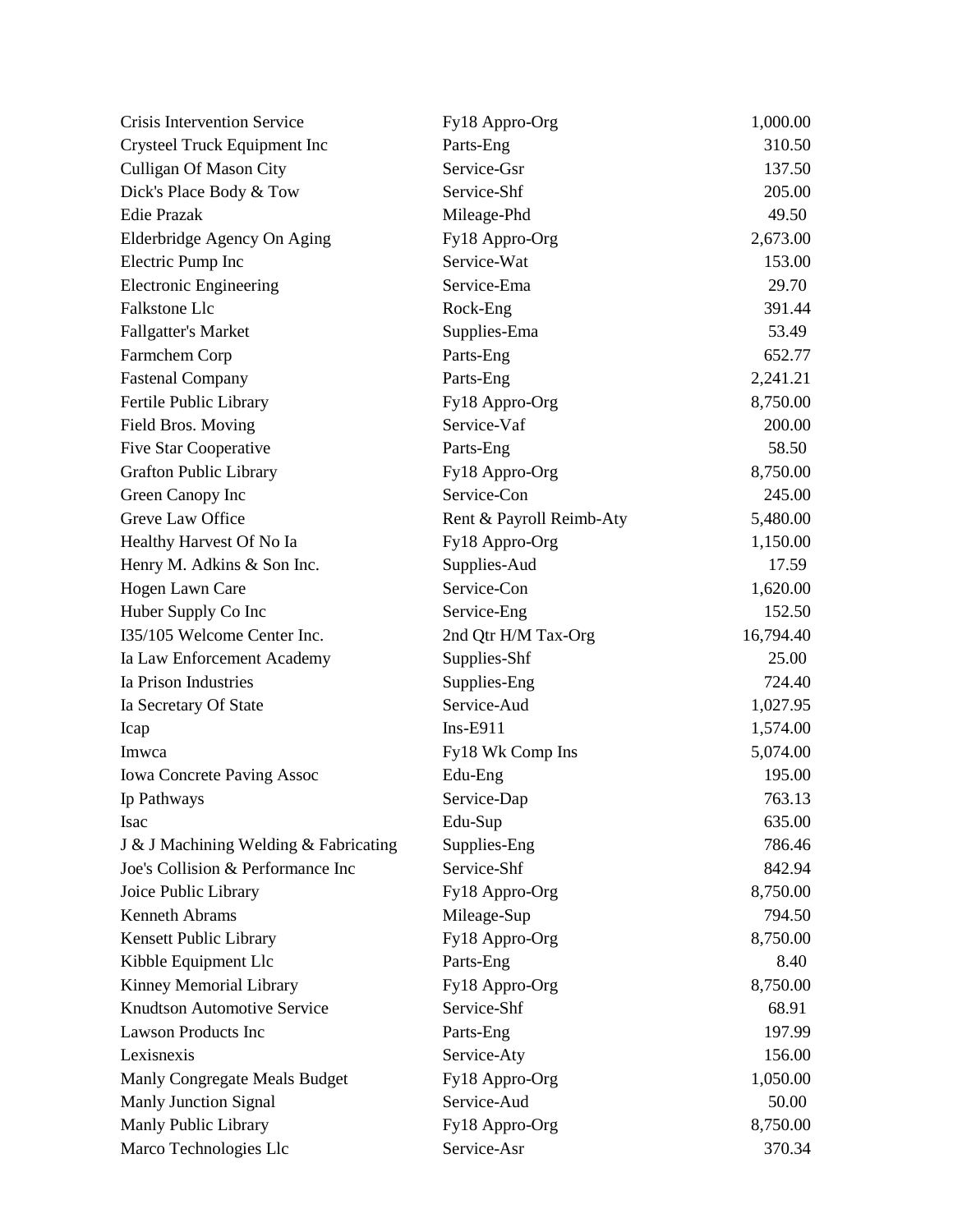| Mediacom                        | Service-Dap         | 199.95    |
|---------------------------------|---------------------|-----------|
| Menards Inc                     | Supplies-Eng        | 99.94     |
| <b>Merlin Bartz</b>             | Mileage-Sup         | 52.60     |
| Midwest Wheel Companies Inc     | Parts-Eng           | 494.56    |
| Napa Auto Parts                 | Parts-Eng           | 113.46    |
| <b>Nelson Family Trust</b>      | Rent-Shf            | 300.00    |
| Niacog                          | Service-Tra         | 4,174.83  |
| North Iowa Sand & Gravel Inc    | Rock-Eng            | 274.68    |
| Northwood Anchor Inc            | Service-Shf         | 76.00     |
| Northwood Electric Inc          | Service-Gsr         | 292.00    |
| Northwood Meals On Wheels       | Fy18 Appro-Org      | 1,050.00  |
| Northwood Public Library        | Fy18 Appro-Org      | 8,750.00  |
| Northwood Sanitation Llc        | Sevice-Gsr          | 181.50    |
| Northwood True Value            | Supplies-Gsr        | 16.23     |
| Nsb Bank                        | 2nd Qtr Fees-Dap    | 244.95    |
| Nuss Truck & Equipment Inc      | Parts-Eng           | 843.31    |
| Olsen Implement Inc             | Parts-Eng           | 273.42    |
| <b>Olson Trading Post Inc</b>   | Supplies-Eng        | 289.40    |
| Overhead Door Co Of Mason City  | Service-Eng         | 574.00    |
| Peopleservice Inc               | Service-Wat & Wwt   | 15,425.45 |
| Peterson Excavating & Drng Inc  | Service-Eng         | 365.00    |
| <b>Pinnacle Quality Insight</b> | Service-Phd         | 150.00    |
| Plunkett's Pest Control Inc     | Service-Gsr         | 100.00    |
| Printing Services Inc           | Supplies-Rec        | 5.29      |
| Pronto Market Of Manly          | Supplies-Eng        | 39.67     |
| <b>Ram Systems</b>              | Service-Phd         | 695.00    |
| Reserve Account                 | Postage-Aud         | 1,500.00  |
| <b>R</b> svp                    | Fy18 Appro-Org      | 2,250.00  |
| Singelstad's Hardware           | Parts-Eng           | 16.97     |
| Spray-Land Usa                  | Supplies-Eng        | 900.00    |
| <b>Staples Credit Plan</b>      | Supplies-Gsr & Aud  | 280.97    |
| State Hygienic Laboratory       | Service-San         | 45.00     |
| The Schneider Corporation       | Service-Dap         | 30.00     |
| <b>Thomas Hakes</b>             | Service-Gsr         | 540.00    |
| <b>Tyler Business Forms</b>     | Supplies-Aud        | 212.77    |
| <b>U S Postal Service</b>       | Postage-Aty         | 49.00     |
| Us Cellular                     | Service-Eng         | 26.50     |
| Ver Helst Snyder Drug           | Supplies-Rec        | 4.58      |
| Verizon Wireless                | Service-Shf         | 601.13    |
| Whks & Co                       | Service-Eng         | 455.00    |
| Winnebago Coop Telephone Assn   | Service-Gsr         | 2,193.93  |
| Win-Worth Betco                 | 2nd Qtr H/M Tax-Org | 13,941.61 |
| Worth Co Historical Society     | 2nd Qtr H/M Tax     | 11,044.40 |
| Worth County Engineer           | Fuel-Tra            | 1,630.87  |
| Worth County Extension          | Fy18 Appro-Org      | 20,000.00 |